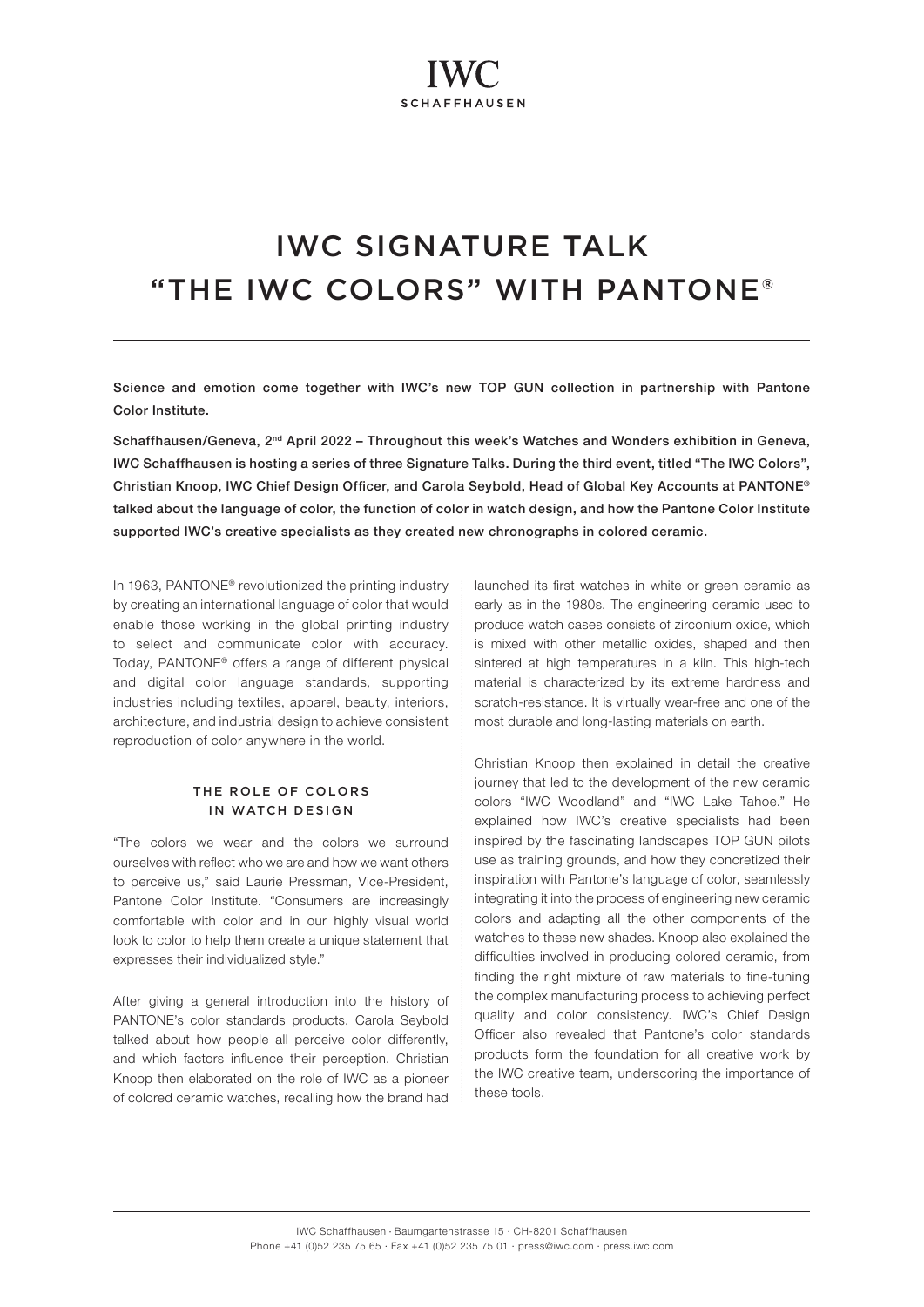## HOW PANTONE CO LO R I NSTITUTE ACCOMPANIE D IWC ON THEIR JOURNEY

"With about 80% of human experience filtered through our eyes, the first challenge is to grab the eye, and nothing does that better than the thoughtful use of color," Laurie Pressman, Vice-President Pantone Color Institute explained. "Color is the first thing we see and the first thing we connect to, influencing up to 85% of product purchasing decisions which is why the use of color for product and how brands put their color themes and stories together is so important."

As Knoop described the creative process, Seybold illustrated why the matching systems from PANTONE® are indispensable tools for creatives around the world, supporting them on their creative journey and enabling them to realize their visions. At the close of the talk, Seybold revealed her personal favorite from the new "Colors of TOP GUN" collection, admitting she is fascinated by the exceptional purity and the clarity of the Pilot's Watch TOP GUN Edition "Lake Tahoe" in white ceramic.

The video of the talk is available on <https://www.iwc.com/ch/en/specials/videos-2022.html>

## ABOUT PANTONE AND THE PANTONE COLOR INSTITUTE

Pantone provides a universal language of color that enables color-critical decisions through every stage of the workflow for brands and manufacturers. More than 100 million designers and producers around the world rely on Pantone products and services to help define, communicate and control color from inspiration to realization – leveraging advanced X-Rite technology to achieve color consistency across various materials and finishes for graphics, fashion and product design. Pantone Standards feature digital and physical color specification and workflow tools. The Pantone Color Institute is the business unit within Pantone that highlights the top seasonal runway colors, selects the Pantone Color of the Year, forecasts global color trends, and advises companies on color for product and brand visual identity. Through seasonal trend forecasts, color psychology, and color consulting, the Pantone Color Institute partners with global brands to effectively leverage the power, psychology, and emotion of color in their design strategy. Pantone B2B Licensing incorporates the Pantone Color System into different products and services, enabling licensees to communicate and reproduce approved Pantone Values and improve efficiencies for their users. Pantone Lifestyle brings color and design together across apparel, home, and accessories. Connect with Pantone on [Instagram](https://www.instagram.com/pantone/), [Facebook,](https://www.facebook.com/PantoneColor) [LinkedIn.](https://www.linkedin.com/company/pantone/)